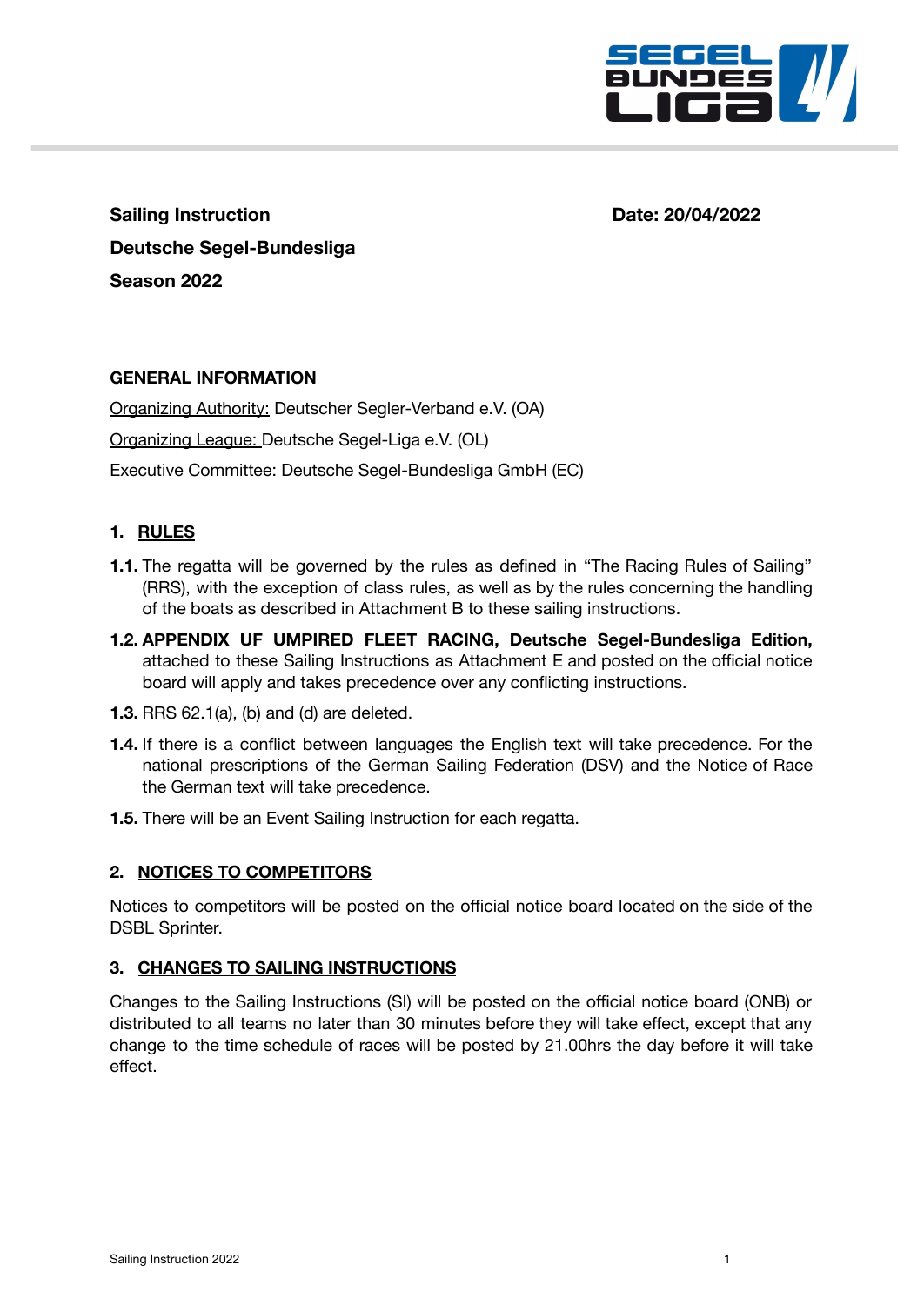

# **4. SIGNALS MADE ASHORE**

- **4.1.** Signals made ashore will be displayed on the flagpole. The location of the flagpole will be posted on the official notice board.
- **4.2.** When flag signal AP is displayed ashore, the next warning signal will be made earliest 20 min after removal of AP ashore. This changes RRS Race signal AP.

### **5. DRAWING OF GROUPS AND BOATS, TECHNICAL DEFECTS**

- **5.1.** The drawing of groups and boats will be done before the event. Order and number of races will result from the pairing list. The pairing list will be published before the event.
- **5.2.** If the race committee or the repair service are unable to prepare a boat within a reasonable time, the race committee may start the race without this boat. The team associated with this boat will be scored RDG with the average of all other races sailed in compliance with RRS A9(a) in this race. This changes RRS 63.1, A5.1 and A5.2.
- **5.3.** The pairing list may be changed if a team fails to compete or if boats need to be withdrawn due to technical defects.

### **6. TIME SCHEDULE**

**6.1.** The race office will be the DSBL Sprinter near the water and has the following opening hours:

Racing day 1: 8.30 - 19.00 Racing day 2: 8.30 - 19.00 Racing day 3: 8.30 - 17.00

- **6.2.** The first skippers briefing will be at 10:00hrs of each "Spieltag" in front of DSBL Sprinter.
- **6.3.** Further skippers meetings will be announced on the official notice board.
- **6.4.** The first warning signal will be made at 11.00hrs on the first racing day. The following races will be sailed subsequently, with changes of boats and crews, according to the pairing list, on the water.
- **6.5.** The time of the first warning signal on the second and third racing days will be posted on the official notice board by the race committee on the previous day after the racing has concluded, latest at 19.00hrs.
- **6.6.** On the last racing day, no warning signal for the first race of a flight will be given after 15:15hrs and the last possible warning signal for the second or third race of a flight will be at 16:00hrs.
- **6.7.** A flight consists of three consecutive races according to the pairing list, in which each entered team races once.

#### **7. RACE COURSE**

Attachment A shows the course including the order in which marks are to be passed, and the side on which each mark is to be left. If a gate mark is missing, the remaining mark shall be rounded on the port side.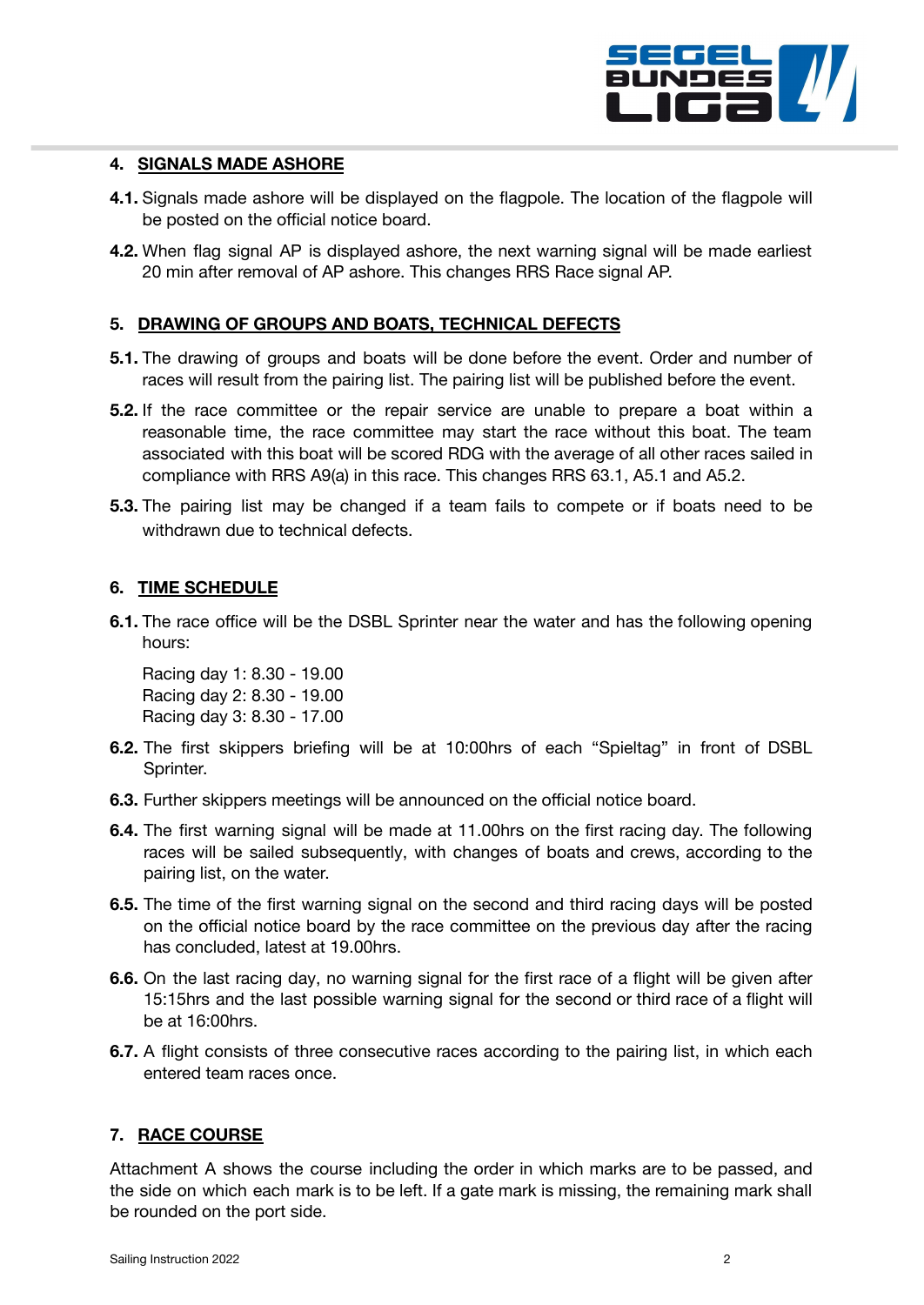

# **8. MARKS**

- **8.1.** Rounding marks will be inflatable marks, in compliance with Attachment A.
- **8.2.** Starting and finishing marks will be a race committee boat and a spare buoy displaying an orange flag.
- **8.3.** Shape and colour of the marks will be posted on the official notice board.

# **9. START**

- **9.1.** The starting line will be between staffs displaying orange flags on the starting marks.
- **9.2.** RRS 26 is changed as follows:
	- 3 minutes before the starting signal: Warning signal, displaying a black flag with a white number 3
	- 2 minutes before the starting signal: Preparatory signal, removing the black flag with number 3, displaying a grey flag with a white number 2.
	- 1 minute before the starting signal: One-minute signal: removing the grey flag with the number 2, and displaying a white flag with a black number 1
	- Starting signal: removing the white flag with the number 1
- **9.3.** The visual signals will be accompanied by a sound signal. Times will be taken from the visual signals. The absence of a sound signal shall be disregarded.
- **9.4.** A boat starting later than 3 minutes after her starting signal will be scored DNS or DNC without a hearing. This changes RRS A5.1 and A5.2.
- **9.5.** No later than the "one-minute signal", the race committee shall signal the colour of mark 1 by displaying a flag of the same colour.

# **10. CHANGE OF COURSE**

RRS 33 is replaced by: "If flag C is displayed together with a coloured flag and repeated sound signals at the gate, the position of mark 1 has changed. The new mark 1 has the colour of the flag displayed."

# **11. SHORTENING THE COURSE**

The course will not be shortened. This changes RRS 32.

# **12. FINISH**

The finishing line will be between staffs displaying orange flags on the finishing marks. This changes RRS Race signal Blue flag.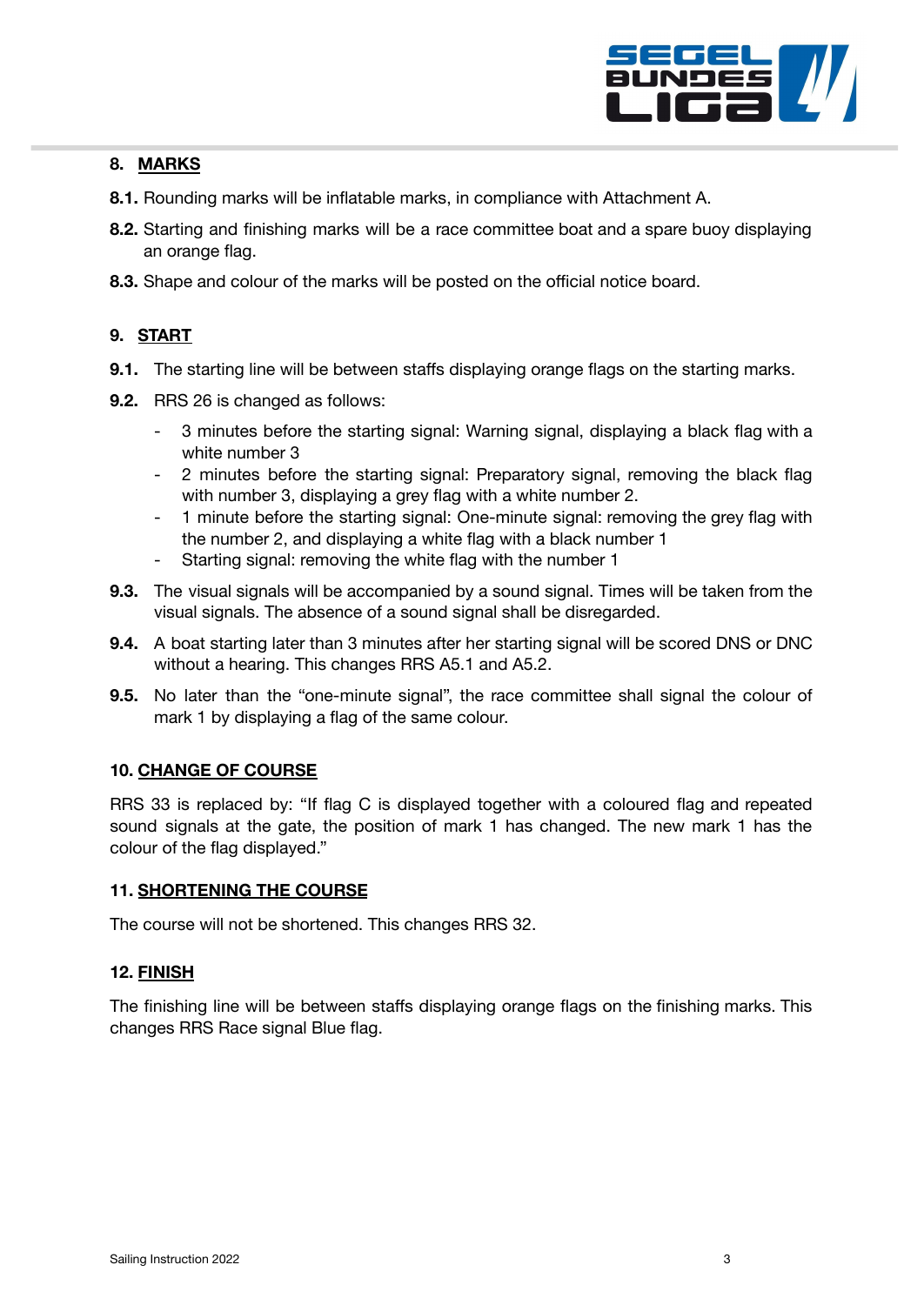

# **13. PENALTY SYSTEM, PROTESTS AND REQUESTS FOR REDRESS**

- **13.1.** All races will be umpired as described in Attachment E to these Sailing Instructions.
- **13.2.** Breaches of the following Sailing Instructions will not be grounds for protest by a boat: SI 17.1 and SI 19.
- **13.3.** Identification of Boats scored OCS, UFD or BFD

An umpire displaying flag X with one long sound means 'A boat has been scored OCS, UFD or BFD by the race committee'. The umpire will hail or signal to identify each such boat. The identified boat shall promptly leave the course area. This signal may be given any time after 3 minutes after the starting signal.

#### **14. TARGET TIMES AND TIME LIMITS**

- **14.1.** Target time is 15 minutes. Failure to meet the target time shall not be ground for redress. Time limit for the first boat is 20 minutes.
- **14.2.** Boats failing to finish within 10 minutes after the first boat has sailed the course and finished will be scored DNF without a hearing. This changes RRS 35, A5.1 and A5.2.

### **15. SCORING**

- **15.1.** At least six races for each team are required to constitute a regatta.
- **15.2.** DNC, DNS, OCS, DNF, RET, DSQ all score 1 point more than the number of boats entered in the largest race of the current flight. This changes RRS A5.2.
- **15.3.** A team's series score will be the total of its race scores. No score will be excluded.
- **15.4.** If at the end of the regatta teams have sailed uneven number of races due to incomplete flights, the teams missing a race will be scored according to RRS A9(a) in the missing races.

#### **16. SECURITY**

- **16.1.** RRS 40.1 applies. All participants must carry personal flotation devices according to DIN EN 393 or ISO DIN EN ISO 12402-5 on board. This changes RRS 40.1.
- **16.2.** A boat retiring from the race shall immediately inform the race committee.

#### **17. REPLACEMENT OF CREW AND EQUIPMENT**

- **17.1.** Substitution of crew members will only be allowed in reasonable, exceptional cases and after approval of the EC. The new crew member shall be a member of the same club of the replaced crew member.
- **17.2.** Substitution of damaged or lost equipment and repairs may only be done by the repair service of the EC, or under their management.

#### **18. CREW CHANGE**

**18.1.** Every team shall be ready for boat/crew changing at the shuttle base or on a change raft not later than the time of the preceding start.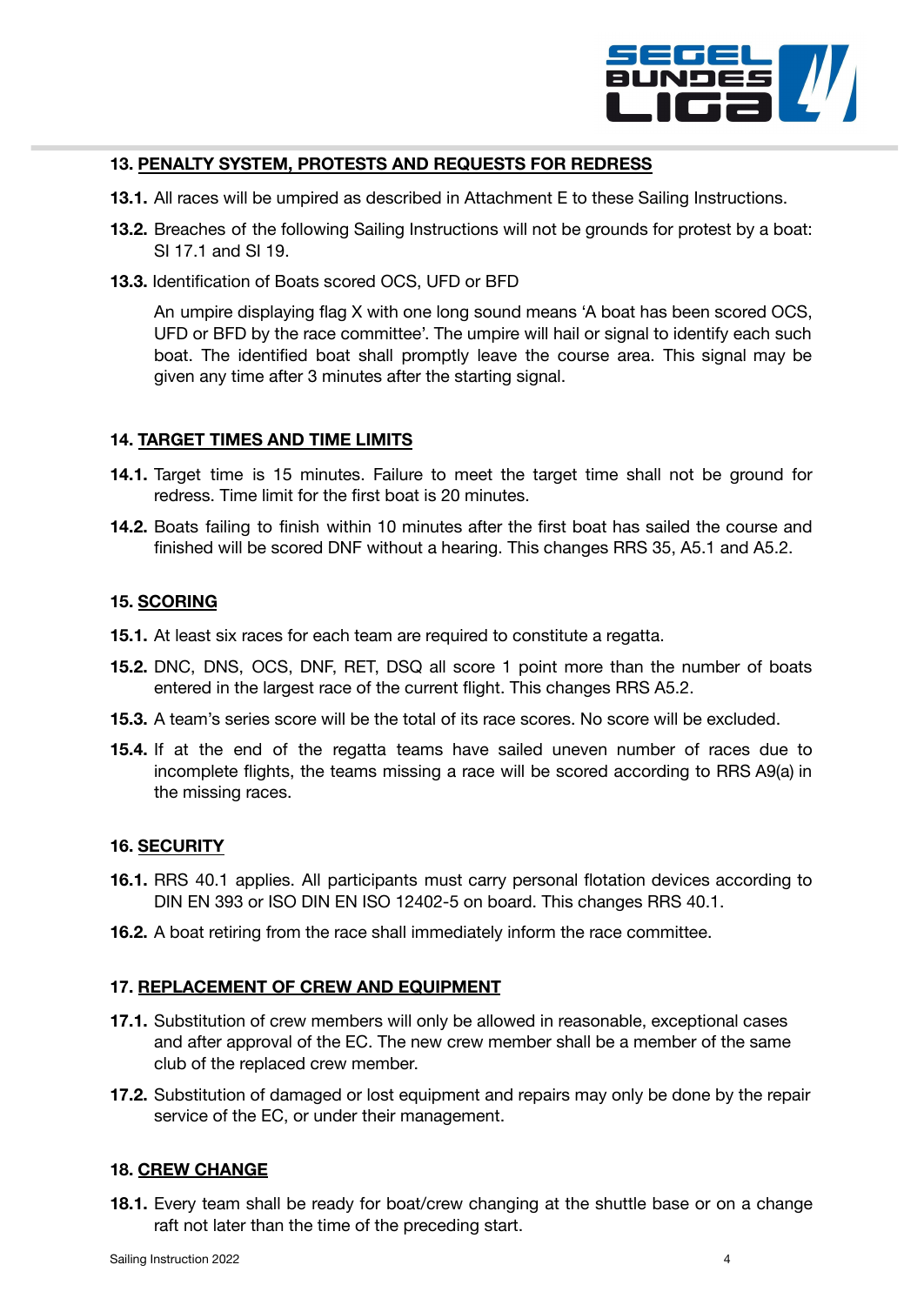

- **18.2.** After finishing a race, the boats shall roll up their jibs and mainsails hoisted to allow the shuttle boat coming alongside for the crew change.
- **18.3.** During the two minutes following the change, the new crew shall inspect the boat and display flag E if there is damage. An objection about a boat raised after two minutes have passed will not postpone the next race.

# **19. ADVERTISEMENT**

Advertising displayed on the boats by the teams is limited to the flag at the stern and must comply with Attachment C of these Sailing Instructions. Failure to attach the flag at the stern before racing leads to a penalty (one additional point to the score of the race) in this race without a hearing. This changes RRS 63.1, A5.1 and A5.2.

### **20. OFFICIAL BOATS**

Official boats will be marked with white flags carrying black letters as follows:

Race committee: "RC"

Umpire: "J" or "JURY"

Press: "P" or "PRESS" or "Presse"

Repair service: "S" or "REPAIR"

Shuttle:

1<sup>st</sup> division: blue DSBL Logo on white background

2<sup>nd</sup> division: white DSBL Logo on blue background

Media / TV: "Media"

# **21. ELECTRONIC DEVICES**

While racing, a team shall neither make radio transmissions nor receive radio information not available to all teams. Navigation aids are not permitted.

# **22. SUPPORT BOATS AND COACH BOATS**

Support boats and coach boats shall be registered beforehand with the EC.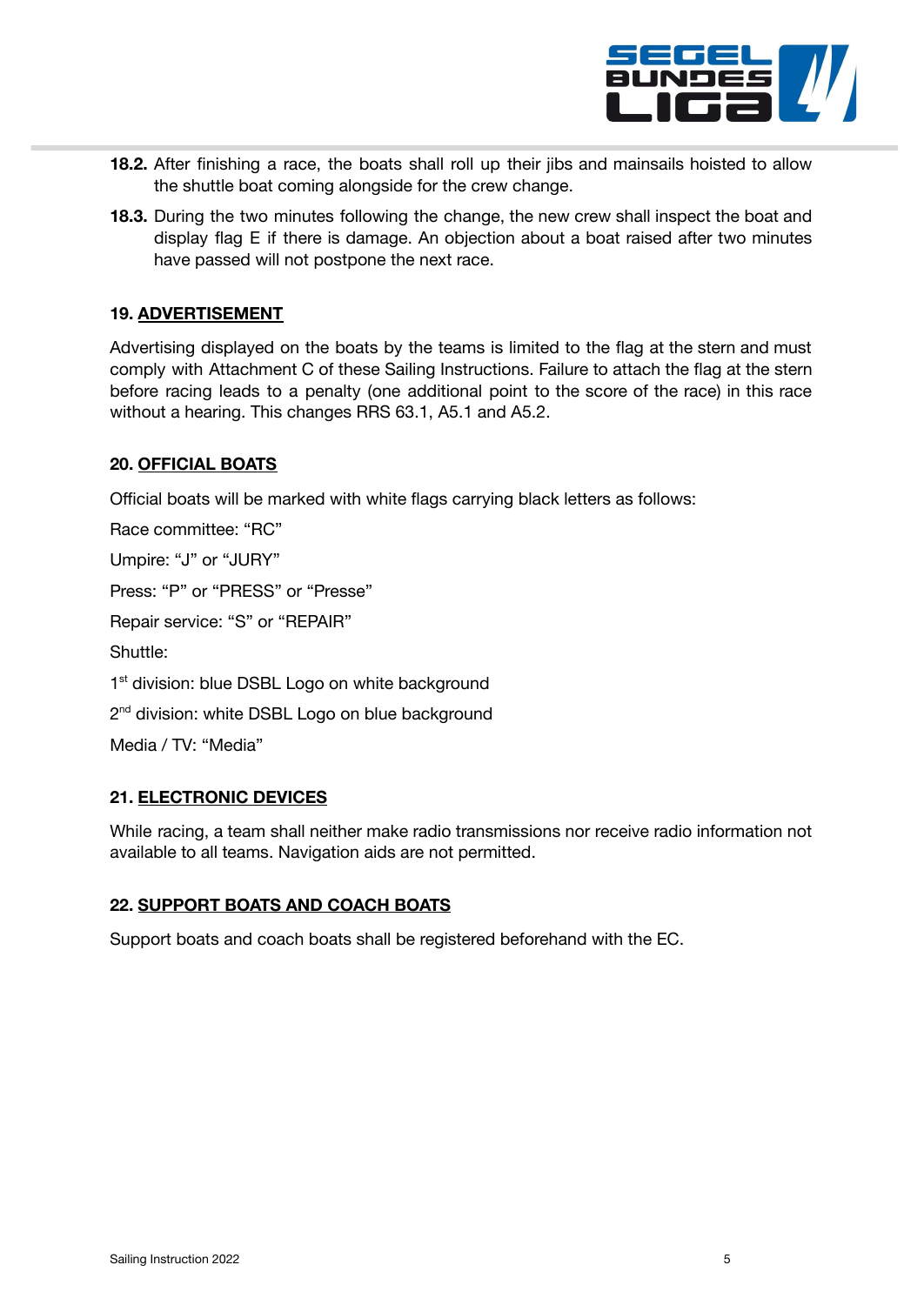

#### **23. TECHNICAL FAULT AND DAMAGE**

- **23.1.** When a boat has a technical fault, it shall display flag E latest immediately after finishing the race in order to alert the Repair Service.
- **23.2.** If there is a damage on a boat, the participant shall complete a damage report as described in Attachment D to these Sailing Instructions at the first reasonable opportunity after getting back ashore.
- **23.3.** Each team is responsible for the damage or a loss to their boat unless responsibility is otherwise assigned by the umpires.
- **23.4.** The costs definition will be responsibility of the repair service team**.**
- **23.5.** In the event that a deduction is made from the deposit, the skipper/club will be required to restore the deposit to the original value to maintain eligibility. If the damage deposit is used up after a race, every club is obliged to restore the deposit to the original value after the event. For every incident the whole deposit could be used. The damage deposit is the limit of liability of each skipper for each incident.

# **ATTACHMENTS:**

Attachment A: Course Attachment B: Rules for Handling of the Boats Attachment C: Advertising Attachment D: Damage Report Attachment E: Umpired Fleet Racing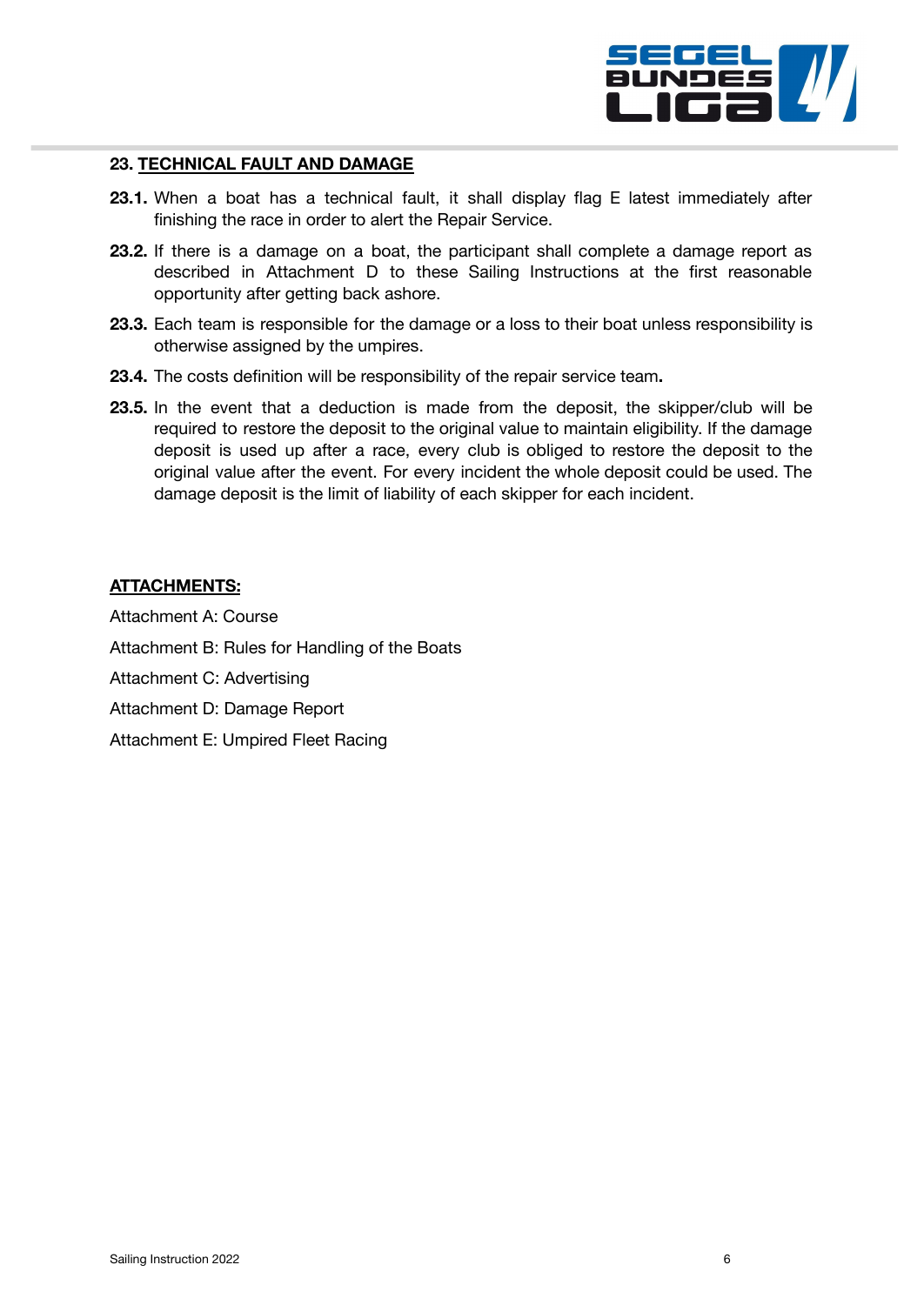



Mark 1 will be located upwind, seen from the starting line.

The colour of the mark that shall be rounded will be displayed with a coloured flag at the starting vessel no later than the "one-minute signal". This flag will be removed in case of a course change.

Mark 1 shall be passed on port side

Marks 2S and 2P are gate-marks

Sequence: Start – 1 – 2S/2P – 1 – Finish

Colour and shape of the marks may differ from the drawing and are not binding for the regatta. At the start, the pin end may be a race committee boat as well as a buoy.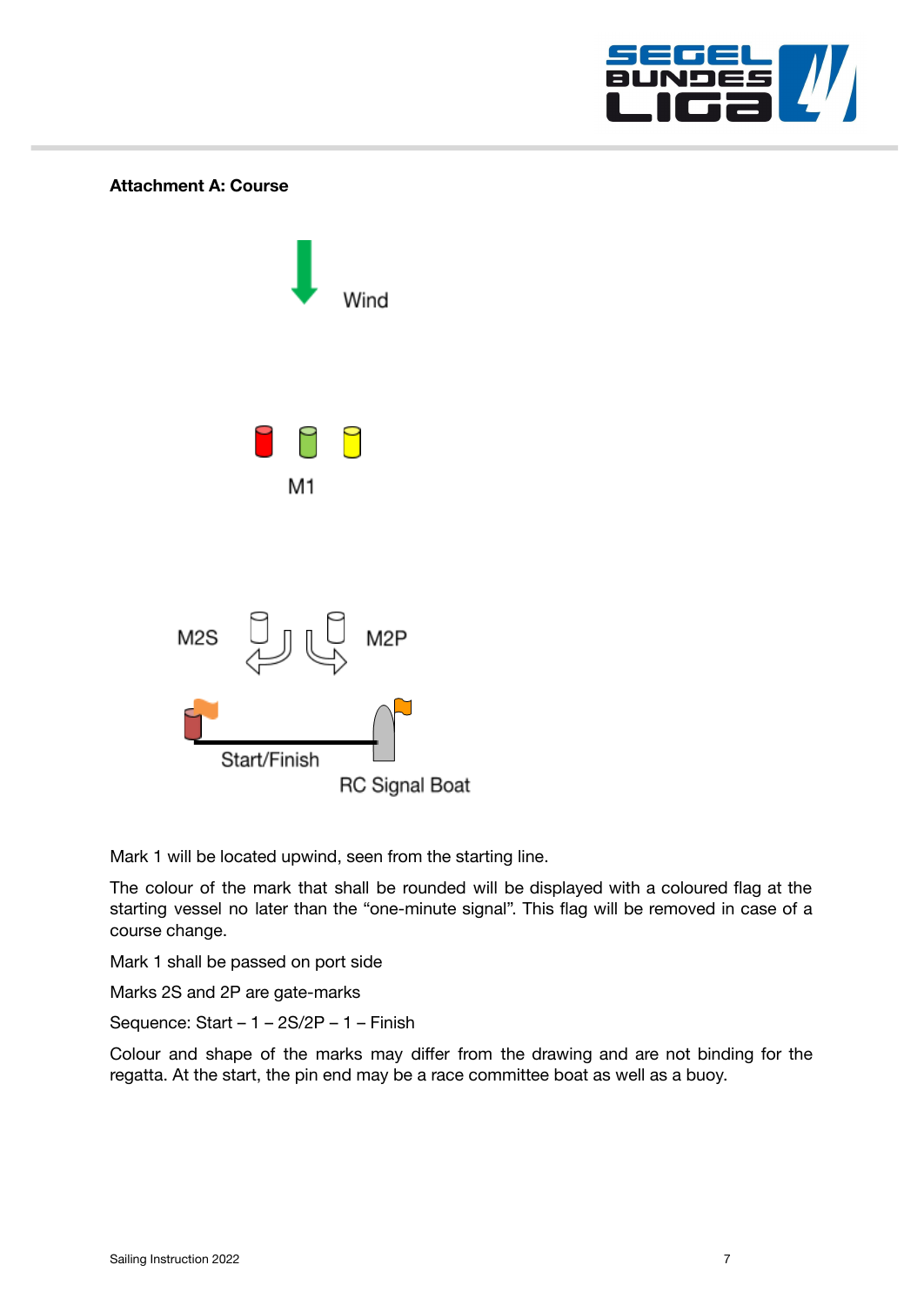

# **Attachment B: Rules for Handling the Boats**

#### **B1 General**

Variations in the boats despite all measures for equalization will not be grounds for redress. This changes RRS 62.

The technical committee can check the boats for any changes that are in breach of instructions B2 or B6 on a random basis. If they find such change, they will inform the protest committee. The protest committee may penalize the boat with one additional point without a hearing. This changes RRS 63.1, A5.1 and A5.2.

### **B2 Prohibited actions**

In order to prevent damages and injuries:

- B2.1 The following actions are prohibited unless in case of emergency or directed by the race committee or umpires:
	- (a) Sailing in a manner that could cause serious damage or injury.
	- (b) Tying in, binding or dropping the jib.
	- (c) Any additions or alterations to the equipment supplied.
	- (d) Use of equipment for a purpose other than that intended.
	- (e) Moving equipment from its normal stowage position except when being used as intended.
	- (f) Replacement of any equipment. Exception: damage. In this case, the replacement may be carried out only by the repair service.
	- (g) Marking of sails, boat or arranged equipment, perforation of sails or attachment of further tell-tails to the sails.

#### **B3 Handing over / leaving boats**

- B3.1 A boat may only be handed over to the following team in the presence of a race committee member, or afloat or at the changing area, as prearranged.
- B3.2 Before handing over a boat to the next crew, the boats original condition shall be restored by the crew.
- B3.3 Before handing over a boat to the next crew, the crew sailing the boat shall report any damage or problem with the boat.
- B3.4 When a crew receives a boat, it has 2 minutes to check the boat and report possible problems or damages to RC (hail to either signal boat, repair boat or an umpire boat) and display flag E.

#### **B4 Crew positioning**

- B4.1 The crew shall not hang, push or pull on the standing rigging to promote the manoeuvre or to bring weight outboards. It is allowed to use the mast or the companionway for promoting the manoeuvre.
- B4.2 The cockpit lines may be used with the exception that hanging on to the cockpit lines from the outside is prohibited.
- B4.3 The crew shall not stand, sit or lie on the cockpit lines or the pushpits.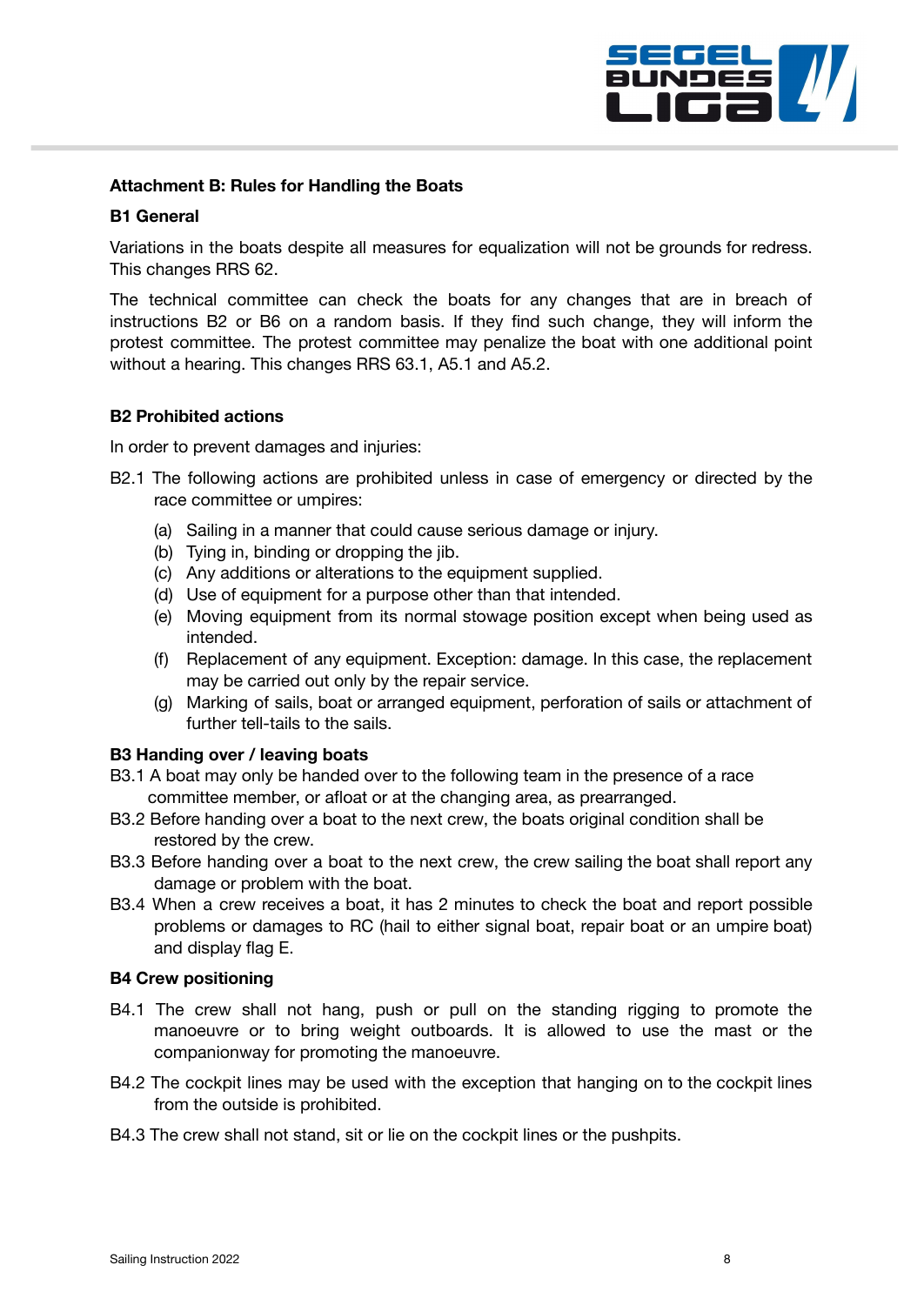

### **B5 Bowsprit**

B5.1 Having the bowsprit extended, except when in process of setting, flying or taking down the gennaker is prohibited. The bowsprit shall be fully retracted at the first reasonable opportunity after taking down the gennaker. A boat that does not retract the bowsprit fully may be warned and given an opportunity to correct the error.

B5.2 Extending the bowsprit before getting on the new leg of the course, after entering the zone of a rounding mark without a gennaker set is prohibited.

### **B6 Shrouds and forestay**

It is prohibited to adjust shrouds and forestay tension at all times while afloat. Backstay tension may be adjusted while racing.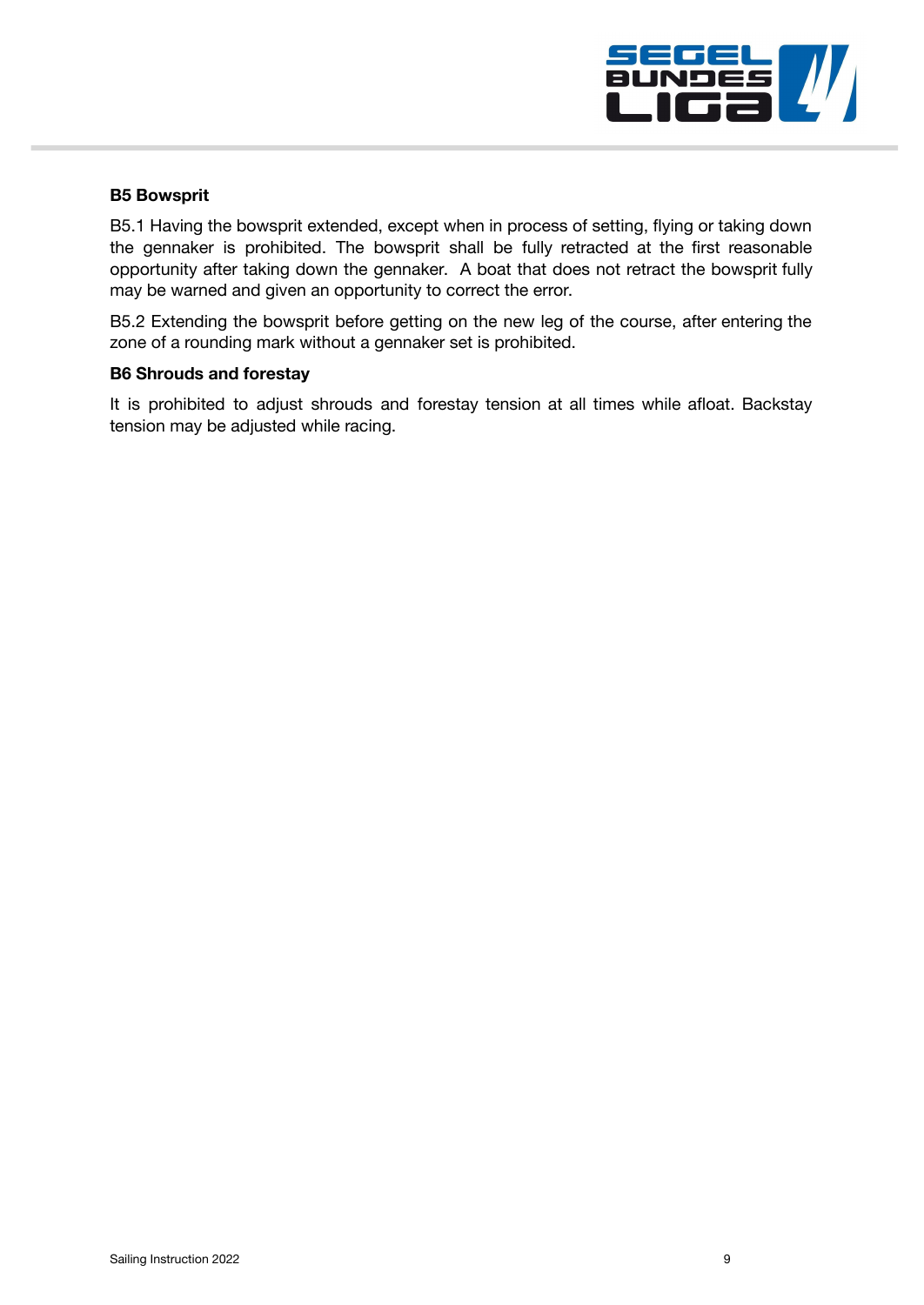

# **Attachment C: Advertising**

The pushpit flags will be only produced by the DSBL GmbH.

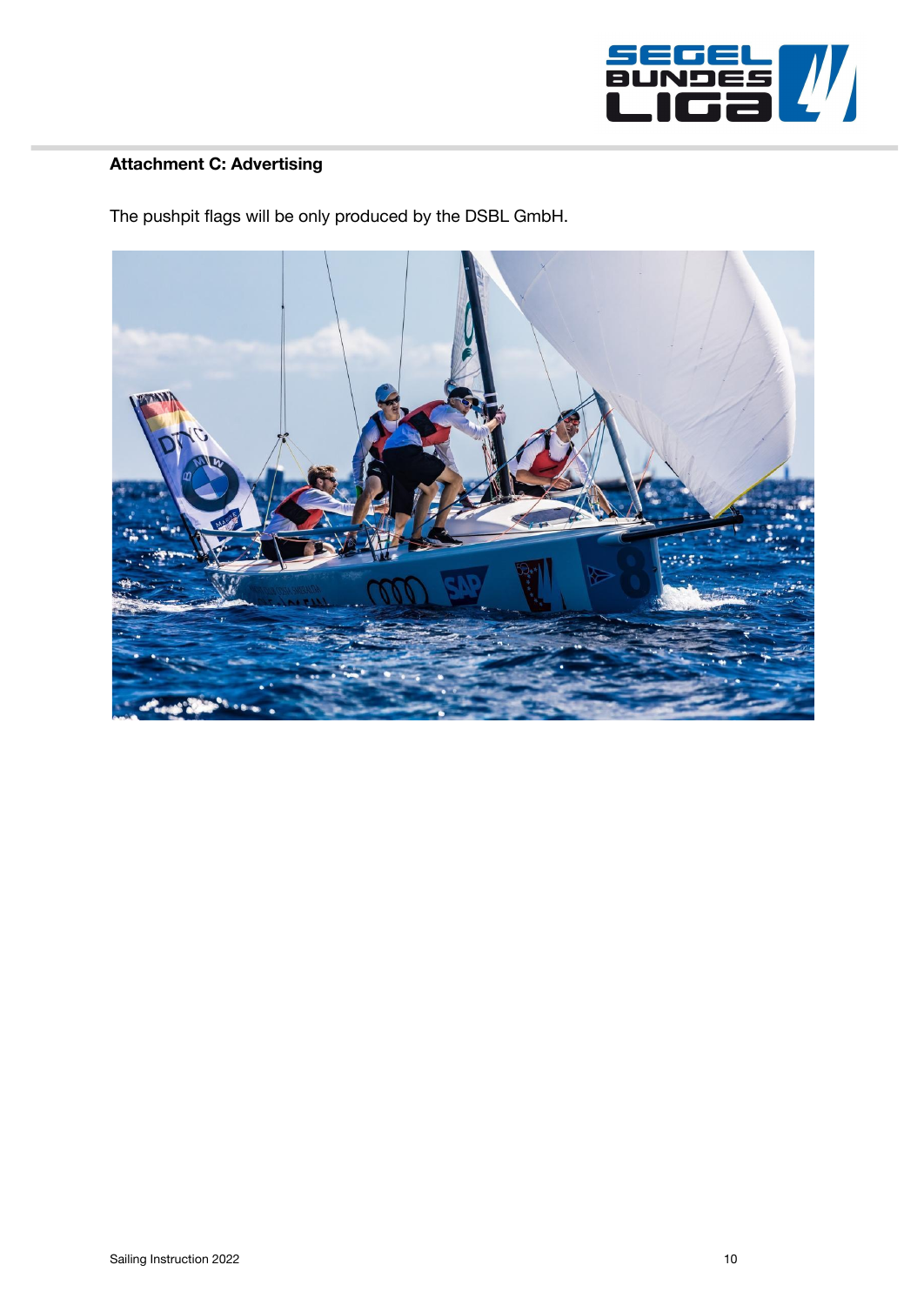

# **Attachment D: Damage Report**

| If you detect any damage when taking over a boat, please notify the race committee before<br>starting the race. |  |
|-----------------------------------------------------------------------------------------------------------------|--|
| Boat number and club name                                                                                       |  |
| Skipper                                                                                                         |  |
| Date and race number                                                                                            |  |
| Damage description                                                                                              |  |
| Reason for damage                                                                                               |  |
| Skipper signature                                                                                               |  |

# For organising authority only:

| Damage protocol received<br>(date and time)         |        |
|-----------------------------------------------------|--------|
| Has the reparation been<br>executed satisfactorily? | Yes/No |
| Estimated<br>repair cost in<br>Euro                 |        |
| Comments                                            |        |

# Attention:

In case of damage, every skipper is obliged to submit a complete damage report to the organising authority whenever he detects damage or loss.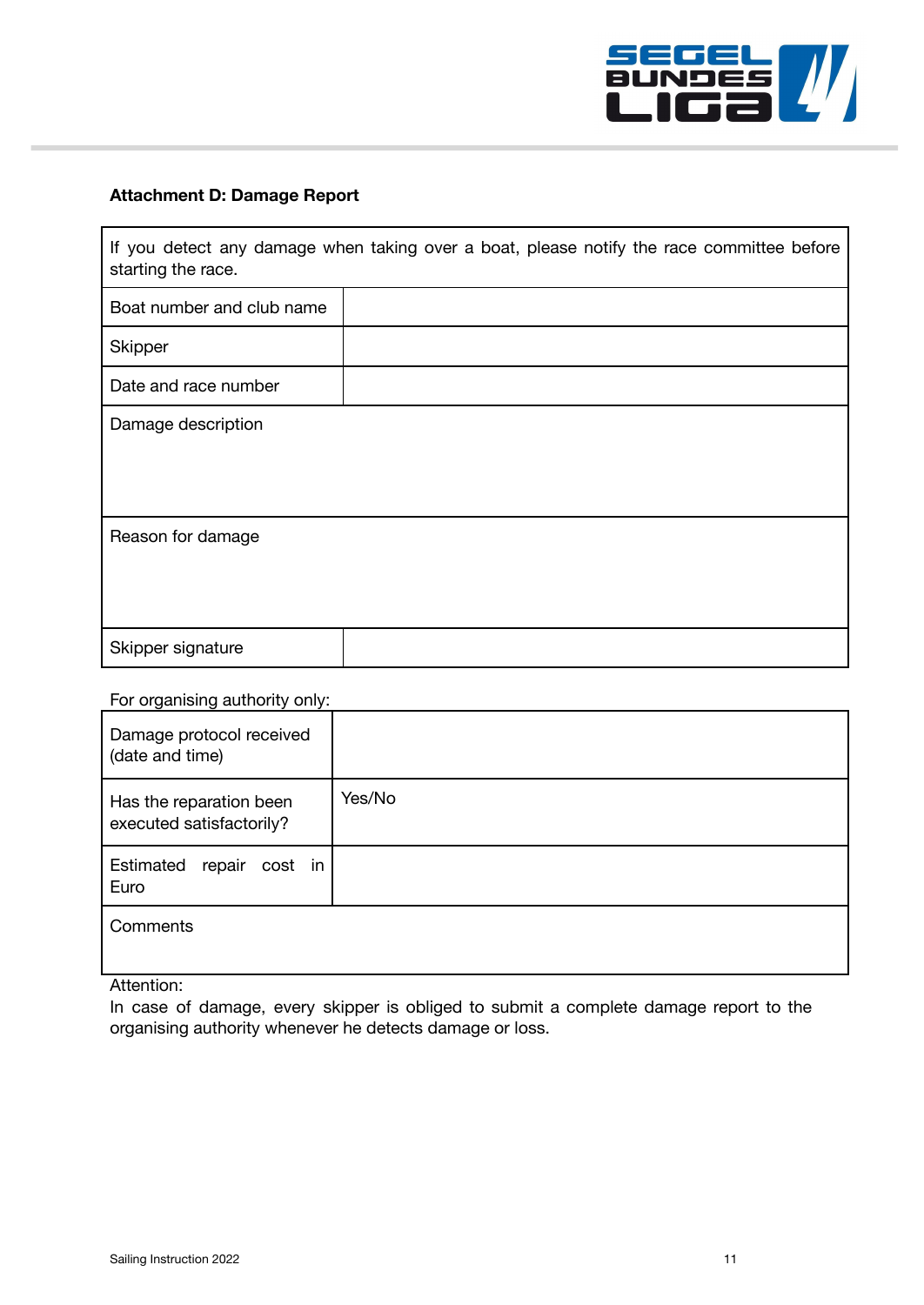

#### **Attachment E: Umpire Fleet Racing**

**APPENDIX UF UMPIRED FLEET RACING Deutsche Segel-Bundesliga Edition**

#### **Version: 22 April 2022**

*Umpired fleet races shall be sailed under* The Racing Rules of Sailing *as changed by this appendix. Races shall be umpired. The rule changes in UF1 have been approved by World Sailing under Regulation 28.1.5(b) on the condition that only the provided options are used. This appendix applies only when it is referred to in the Notice of Race and made available for all competitors.*

# **UF 1 CHANGES TO THE DEFINITIONS, THE RULES OF PART 1 AND 2, AND RULE 70**

- UF 1.1 Add to the definition *Proper Course*: 'A boat taking a penalty or manoeuvering to take a penalty is not sailing a *proper course*.'
- UF 1.2 Add new rule 7 to Part 1:

7 LAST POINT OF CERTAINTY

The umpires will assume that the state of a boat, or her relationship to another boat, has not changed, until they are certain that it has changed.'

- UF 1.3
- UF 1.4 When rule 20 applies, the following arm signals are required in addition to the hails: (a) for room to tack, repeatedly and clearly pointing to windward; and (b) for 'You tack', repeatedly and clearly pointing at the other boat and waving the arm to windward.
- UF 1.5 Rule 70 is deleted.
- UF 1.6

#### **UF 2 CHANGES TO OTHER RULES**

UF 2.1 Rule 28.2 is changed to:

28 SAILING THE COURSE

28.2 A boat may correct any errors in *sailing the course*, provided she has not rounded the next mark or crossed the finishing line to *finish*.

#### UF 2.2 Rule 31 is changed to:

31 TOUCHING A MARK

While *racing*, neither the crew nor any part of a boat's hull shall touch a starting *mark* before *starting*, a *mark* that begins, bounds or ends the leg of the course on which she is sailing, or a finishing *mark* after *finishing*. In addition, while *racing*, a boat shall not touch a race committee vessel that is also a *mark*.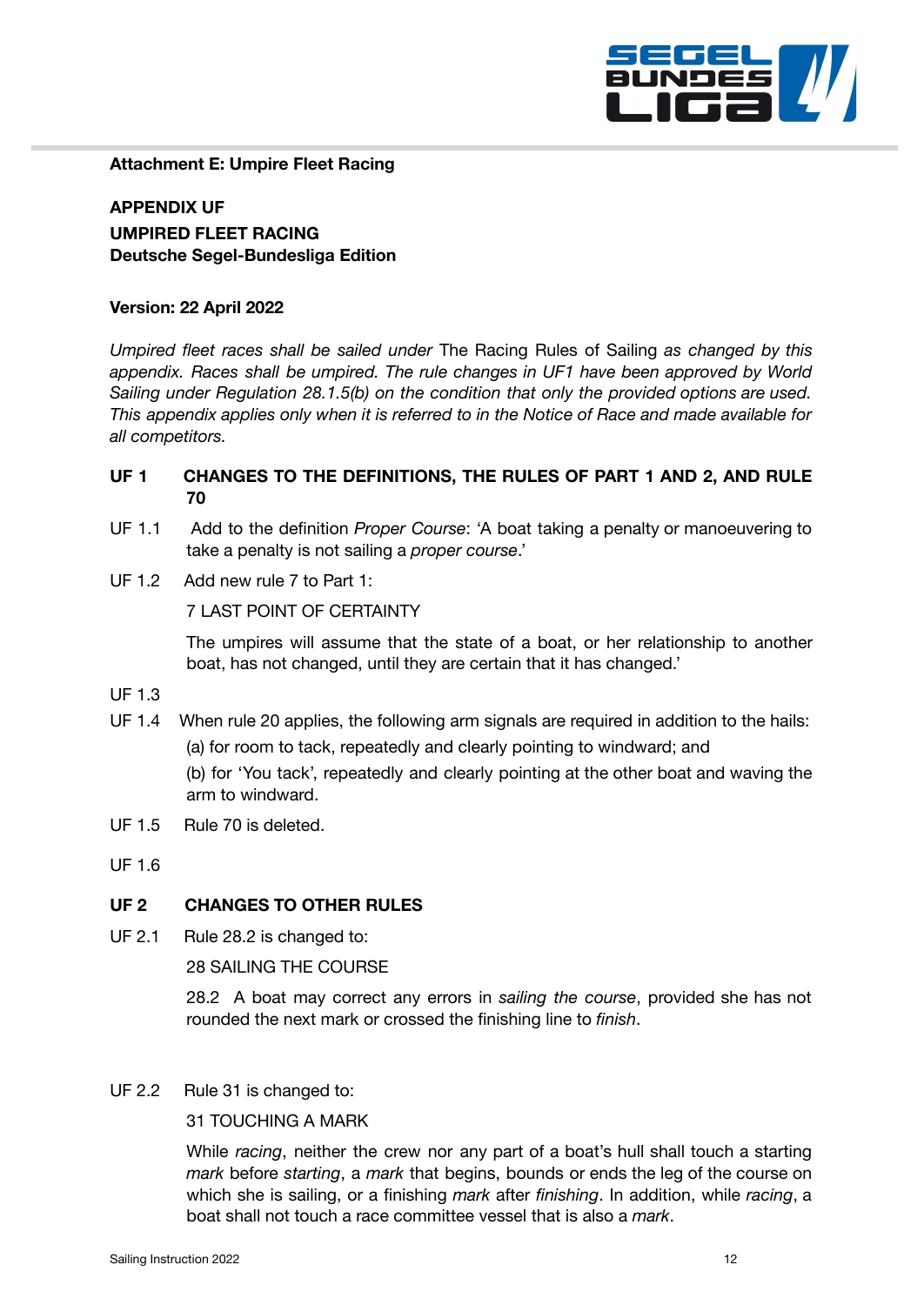

# UF 2.3

# **UF 3 ON WATER PROTESTS AND PENALTIES**

UF 3.1 In this appendix, 'a penalty' will mean the following:

A One-Turn Penalty taken in accordance with rule 44.2.

- UF 3.2 The first sentence of rule 44.1 is changed to: 'A boat may take a penalty when, in an incident while *racing*, she may have broken one or more of the *rules* of Part 2 (except rule 14 when she has caused damage or injury), rule 31 or rule 42. However, when she may have broken a rule of Part 2 and rule 31 in the same incident, she need not take the penalty for breaking rule 31'.
- UF 3.3 On the Water Protests by Boats and Penalties

(a) While racing, a boat may protest another boat under a rule of Part 2 (except rule 14) or under rule 31 or rule 42; however, a boat may only protest under a rule of Part 2 for an incident in which she was involved. To do so she shall hail 'Protest' and conspicuously display a Yankee flag at the first reasonable opportunity for each. She shall remove the flag before, or at the first reasonable opportunity after a boat involved in the incident has taken a penalty voluntarily or after an umpire's decision.

(b) A boat that protests as provided in rule UF3.3(a) is not entitled to a hearing. Instead, a boat involved in the incident may acknowledge breaking a rule by voluntarily taking a penalty. An umpire may penalize any boat that broke a rule and was not exonerated, unless the boat took a penalty voluntarily.

UF 3.4 Penalties and Protests Initiated by an Umpire

(a) When a boat

- (1) breaks rule 31 and does not take a penalty,
- (2) breaks rule 42,
- (3) gains an advantage despite taking a penalty,
- (4) commits a breach of sportsmanship, or
- (5) fails to comply with rule UF3.6 or to take a penalty when required to do so by an umpire,
- (6) breaks course limits instructions if any and SI B2, B4, B5 or B7.

(7) fails to comply with rule UF2.1 (rule 28.2) an umpire shall disqualify her under rule UF3.5(c),

an umpire may penalize her without a protest by another boat. The umpire may impose a penalty or more, each signalled in accordance with rule UF3.5(b), or disqualify her under rule UF3.5(c), or report the incident to the protest committee for further action. If a boat is penalized under rule UF3.4(a)(5) for not taking a penalty or taking a penalty incorrectly, the original penalty is cancelled.

(b) An umpire who decides, based on his own observation or a report received from any source, that a boat may have broken a rule, other than rule UF3.6 or rule 28 or a rule listed in rule UF3.3(a), may inform the protest committee for its action under rule 60.3. However, he will not inform the protest committee of an alleged breach of rule 14 unless there is damage or injury.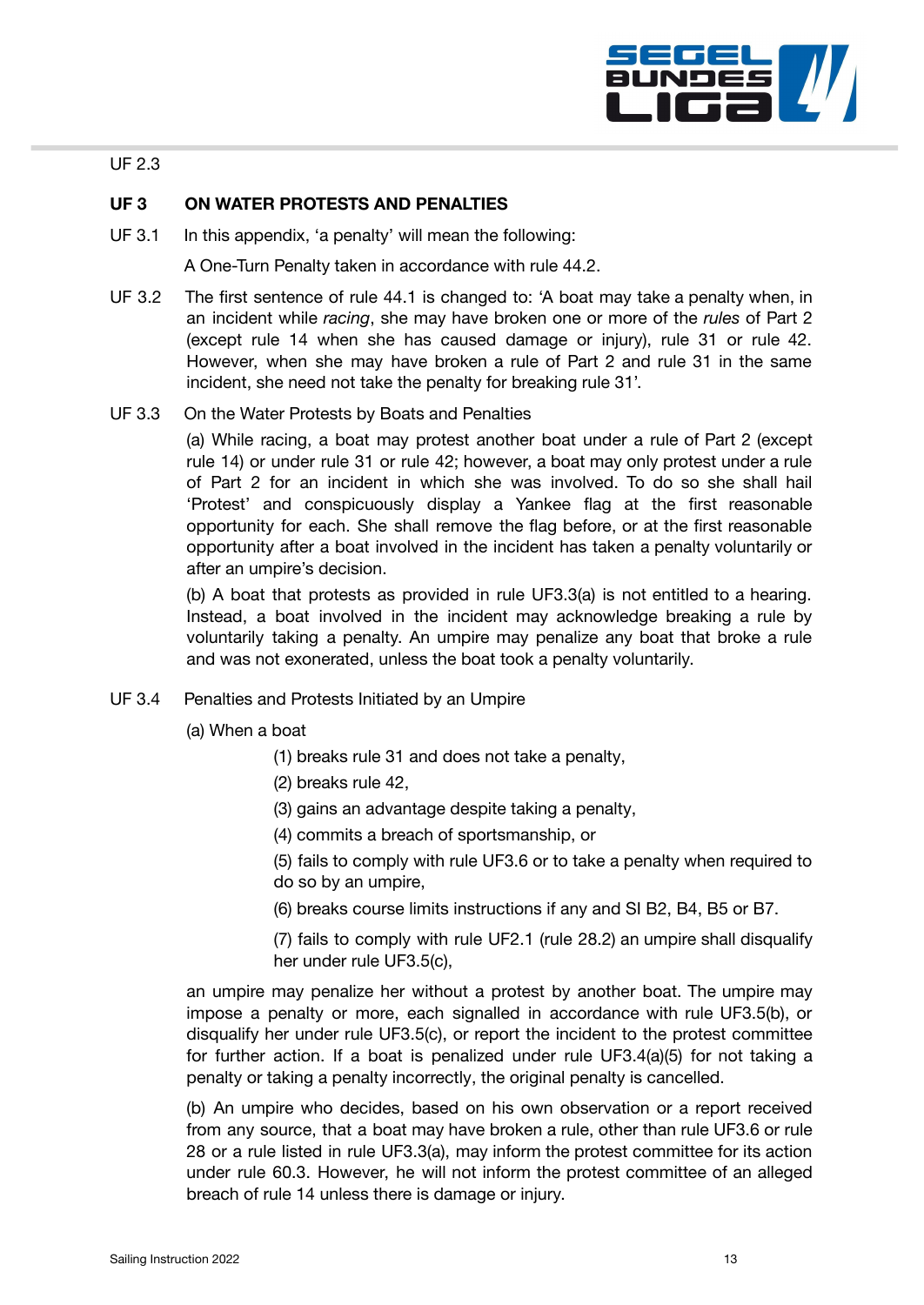

# UF 3.5 Umpire Signals

An umpire will signal a decision as follows:

(a) A green and white flag with one long sound means 'No penalty.'

(b) A red flag with one long sound means 'a penalty is imposed or remains outstanding.' The umpire will hail or signal to identify each such boat.

(c) A black flag with one long sound means 'A boat is disqualified.' The umpire will hail or signal to identify the boat disqualified.

#### UF 3.6 Imposed Penalties

- (a) A boat penalized under rule UF3.5(b) shall take a penalty.
- (b) A boat disqualified under rule UF3.5(c) shall promptly leave the course area.

### **UF 4 RACE COMMITTEE ACTIONS**

UF 4.1 At the finishing line, the race committee will inform the competitors about each boat's finishing place or scoring abbreviation. After this has been done, the race committee will promptly display flag B with one sound. Flag B will be displayed for at least two minutes and then removed with one sound. If the race committee changes the scoring information provided at the finishing line while flag B is displayed, it will display flag L with one sound. Flag B will continue to be displayed for at least two minutes after any changes are made.

# **UF 5 PROTESTS; REQUESTS FOR REDRESS OR REOPENING; APPEALS; OTHER PROCEEDINGS**

UF 5.1 No proceedings of any kind may be taken in relation to any action or non-action by an umpire.

# UF 5.2

- UF 5.3 A boat intending to
	- (a) protest another boat under a rule other than rule UF3.6 or rule 28, or a rule listed in rule UF3.3(a),
	- (b) protest another boat under rule 14 if there was contact that caused damage or injury, or
	- (c) request redress

shall inform the race committee in the following way:

hail the race committee before or during the display of flag B.

- UF 5.4 The time limit defined in rule UF5.3 also applies to protests under rule UF5.10. The protest committee shall extend the time limit if there is good reason to do so.
- UF 5.5 The race committee will promptly inform the protest committee about any protests or requests for redress made under rule UF5.3.
- UF 5.6 The third sentence of rule 61.1(a) and all of rule 61.1(a)(2) are deleted.
- UF 5.7 The first three sentences of rule 64.2 are changed to: 'When the protest committee decides that a boat that is a *party* to a protest hearing has broken a *rule*, it may impose penalties other than disqualification, and may make any other scoring arrangement it decides is equitable. If a boat has broken a *rule* when not *racing*,